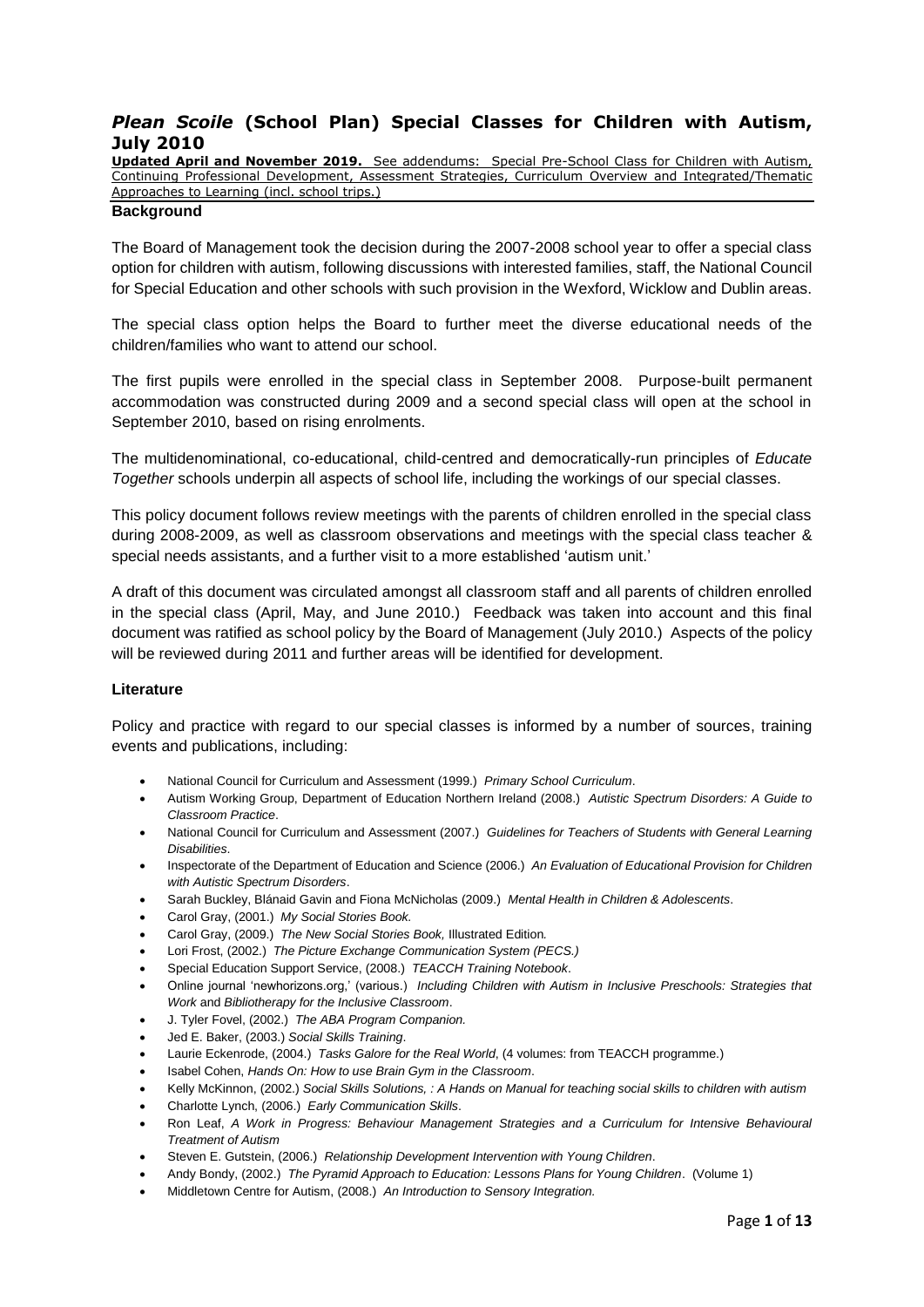#### **Positive language**

We use the term 'special class(es) for children with autism.' We do not use the term 'autism unit' (although this term may be used in some Department of Education & Skills and National Council for Special Education correspondence.) On a day-to-day basis, we refer to 'Nancy's class' i.e. we use the current teacher's first name (as is the practice throughout the school.)

Other more positive terms that we find useful include: children with autism or children on the autism spectrum (rather than 'autistic children,') and 'typically developing children' (rather than 'normal children.')

Where young typically developing children have questions about the personality or behaviours of a child on the autism spectrum we answer those questions in a matter-of-fact, positive way. Often, practical differences are explained ('usually he does that when he's excited – just like you giggle when you're excited;' 'he doesn't yet know as many words as you – point to the toy as well,' etc.) Sometimes, depending on the age of the children it may be appropriate to use the term 'autism,' if that would help avoid misunderstandings. This would be done in consultation with parents.

#### **Pre-enrolment (see also the school's general enrolment policy)**

Parents and guardians of children with a medical diagnosis\* specifying Autism may chose to pre-enrol their child in a mainstream class or (in consultation with the Principal or the Assistant Principal\*\*) our Special Classes for Children with Autism.

(\*Assessment and classification of autism or autistic spectrum disorder by a psychiatrist or clinical psychologist using DSM-IV or ICD-10 criteria **OR** multi-disciplinary assessment of same by a professional team [including a clinical psychologist.])

(\*\*Reports on the child should include a recommendation for special class placement because his/her initial needs are unlikely to be met in a whole time mainstream classroom environment.)

Places in the special classes are allocated on a first-come-first-served basis, and families are advised to make contact with the school soon after a diagnosis (and recommendation regarding the child's schooling) becomes available.

### **Role of the school at pre-enrolment stage**

The Principal (or the Assistant Principal) will meet with parents to discuss their child's strengths and needs.

Parents would be fully informed re: this school, including the various workings of the mainstream and special classes. Parents would also be informed of possible alternatives, such as special schools.

Existing school, psychological, medical, speech/language, occupational therapy and other reports will be considered. Staff will arrange to observe the child in his/her pre-school or some other setting. The Principal/Assistant Principal may also (with parents' permission) consult with the professionals who prepared reports on the child and the professionals with whom the school has an existing relationship (such as our National Educational Psychological Service psychologist) before making a recommendation to parents regarding the perceived suitability, or otherwise, of enrolling the child in a special class.

Where parents chose to proceed with the special class option, the principal shall make a report to the school's Board of Management, with whom the final decision on enrolment rests. (The principal may also recommend that the decision be deferred, pending the receipt of further information on the child.)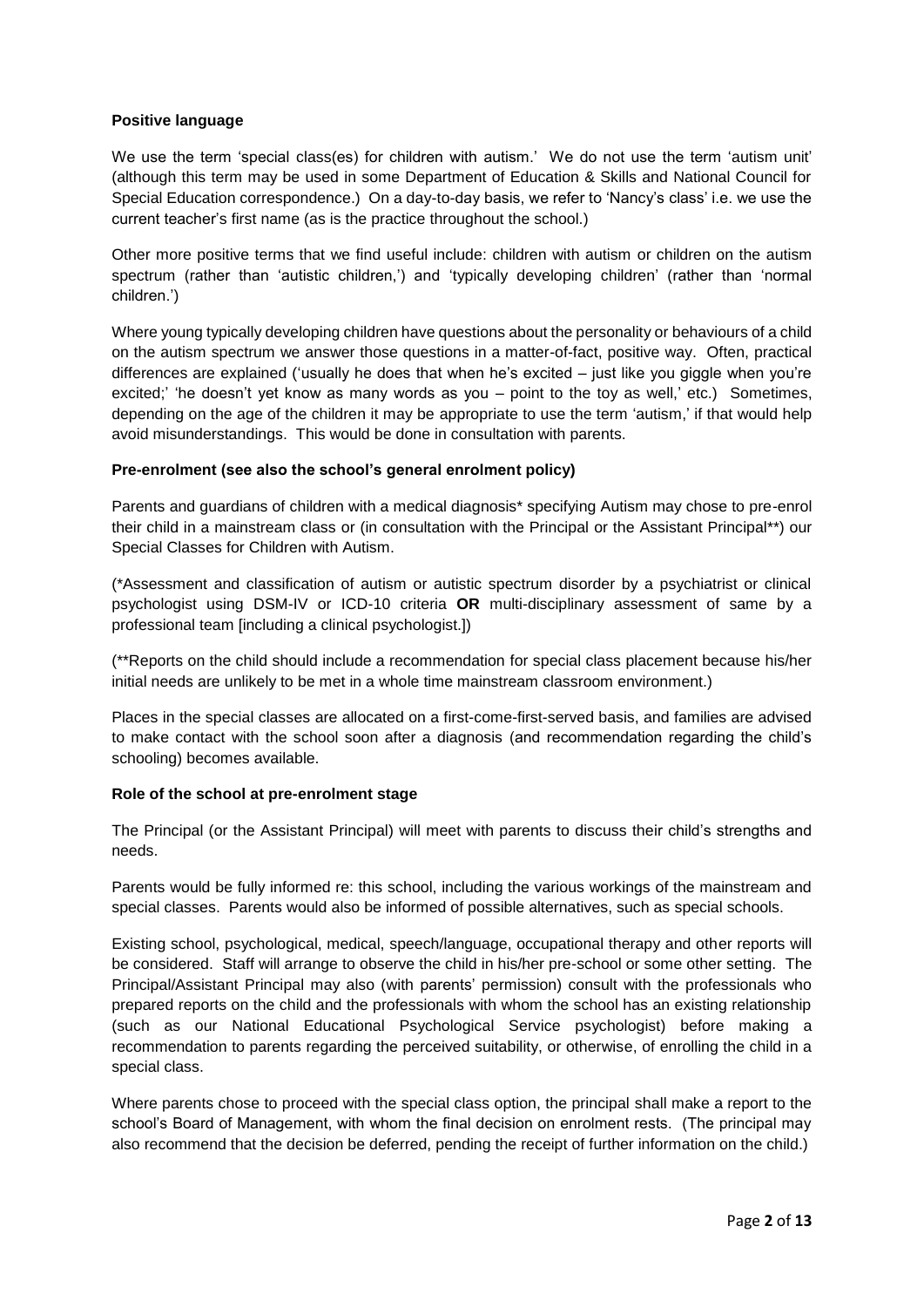The school would also involve the family in planning for the child's enrolment, (e.g. a transition programme, identifying priority needs, reinforcers questionnaire, special diets, alternative treatments, etc.)

#### **Integration and inclusion**

It is hoped that the children entering our special classes would not require this provision for the duration of their primary school education. Integration with typically developing peers in inclusive mainstream classroom environments, in so far as possible, is the Board's aim.

The Board of Management's approach to integration is also framed by the *Educate Together* 'children of the school' model: i.e. 'the school is a collective organisation that strives to address the individual needs of every child. However, any school must balance these needs with the general interests of all the children.'

The nature of all integration shall be determined by the teaching staff, following reviews at appropriate intervals and consultation with the child's parents.

Increasing (and full) integration will be put in place for children who are successful in the integrated setting. (There would be an expectation that the child is capable of meaningful learning and functioning within the setting.)

Partial integration will take the form of contact during specific situations or curriculum areas, where particular skills & interests and/or learning can be advanced: e.g. structured social play groups, music lessons, drama, school trips, maths lessons, Social Personal & Health Education (SPHE) lessons, visual arts, school assemblies, class or school celebrations, etc.

The minimum level of contact for all pupils (limited integration) will include: some lunchtimes, some group activities and some playground breaks.

This policy document also reiterates the *Educate Together* commitment to develop a school culture and practice in which the identity of every child is given active support. In practice, this commits the school to a number of undertakings:

- staff continuing to access training in relation to the education of children with autism (through the Special Education Support Service or other providers)
- the Assistant Principal researching and/or developing inclusive, differentiated teaching practices; reporting on and demonstrating same to staff; taking a lead role in fostering the sustained implementation of such practices throughout the school. (Ref: In-school management structures)
- special class teachers and mainstream class teachers, in so far as possible, identifying and implementing the supports and accommodations that children with autism may need to be successful in typical (and/or desirable) school activities
- the school principal convening an annual whole-school special needs awareness week ('Diversity Week') that engages our parents, pupils and staff (e.g. evening seminar for parents, with input by guest professional and parent of a child on the autism spectrum; age appropriate activities and lessons for all the classes; different special education themes each year, etc.)
- pupils and teachers devising regular connections between our special classes and a number of our mainstream classes, e.g. weekly shared activity, such as a motor skills obstacle course; developing talking partner systems; developing playground buddy systems, etc.
- the school principal and the special class teachers working to increase the visibility of the special classes amongst the wider school community (e.g. school prospectus and school website, school newsletters, corridor displays, school assemblies, engaging with the Parent Teacher Association, etc.)
- Board of Management members enabling the implementation of all such initiatives.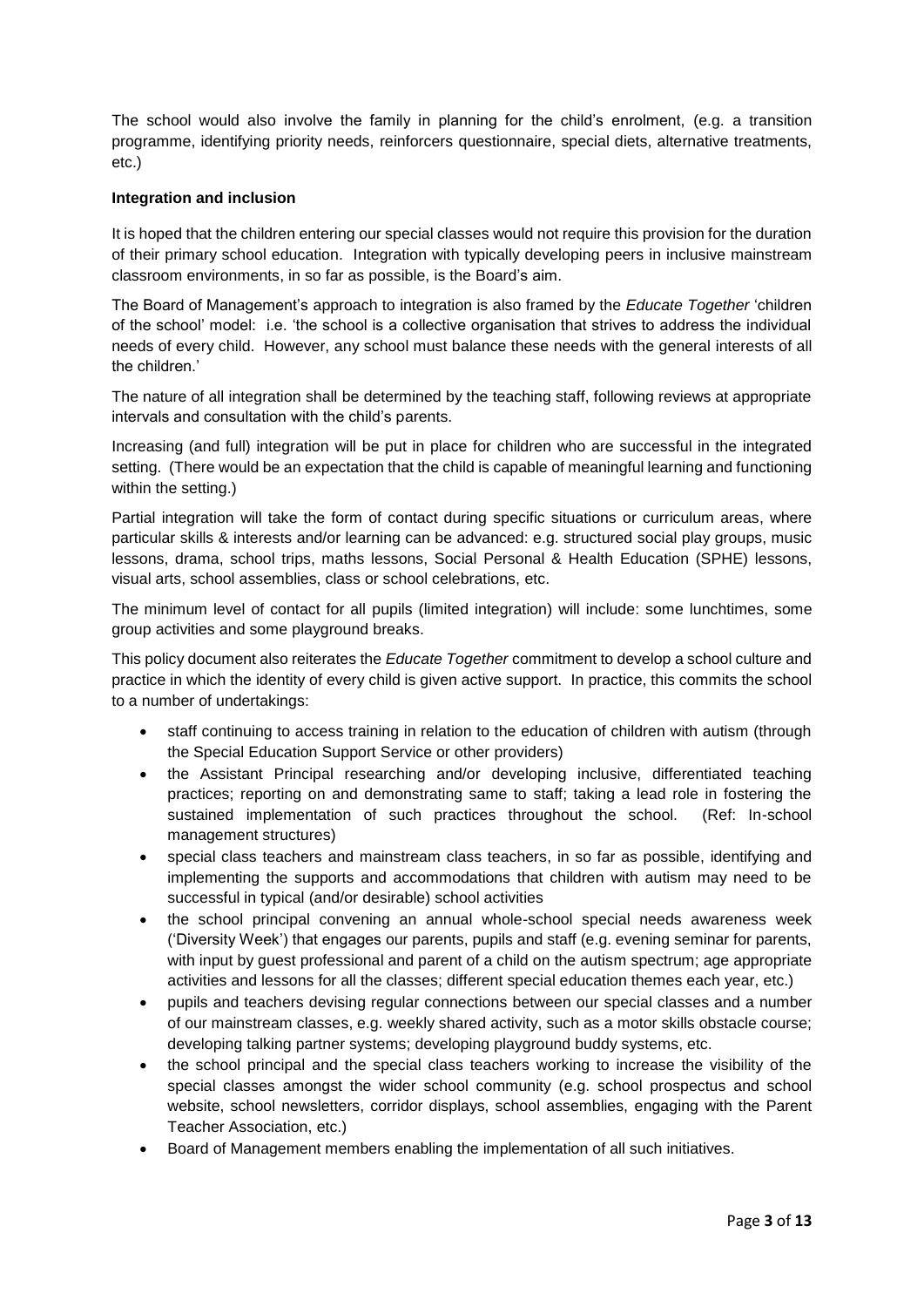### **Teaching and learning**

The children will access a curriculum based on the *Primary School Curriculum* that is matched to their needs and capacities through carefully planned individual learning activities and through the use of differentiation strategies in group activities. Subject areas include: English, maths, social, environmental and scientific education (SESE,) social, personal and health education (SPHE,) music, visual arts, drama and physical education. The National Council for Curriculum and Assessment's *Guidelines for Teachers of Students with General Learning Disabilities* will be used to augment the implementation of the curriculum.

The special class teachers shall continue to prepare an Individual Education Plan (IEP) for each child. (A sample is attached to this document.)

Preparation of the IEP will be done in consultation with the child's parents and in liaison the mainstream class teachers.

For new pupils, a substantial draft of each IEP will be completed within six weeks of the first term (or within six weeks of the child starting school.)

The special class teachers will review all the children's IEP's no less than every six months, in consultation with the child's parents and in liaison with the other staff who work with the child (and other professionals, as appropriate.)

An eclectic approach shall continue to be used within the special classes, that is, a range of teaching approaches (including those used in the school's mainstream classes) shall be employed, based on the individual needs of the children.

The main approaches are as follows: play, language through play, Picture Exchange Communication System (PECS,) Treatment and Education of Autistic and related Communication-handicapped CHildren (TEACCH,) Applied Behaviour Analysis (ABA,) Intensive Interaction & Relationship Development and Floortime. Social Stories will also be used.

The assessment tools in use in the special classes (in addition to the tools in use in our other settings, Ref: *Plean Scoile* for Assessment) are: where appropriate to the needs of the child, the Assessment of Basic Learning and Language Skills (ABLLS.) The ABLLS will usually be administered at the following intervals: 6 or 12 months.

Alternatively, beginning in the 2010-2011 school year, the Verbal Behaviour Milestones Assessment and Placement Programme (VB-Mapp, by Mark L. Sundberg) will be used. The VB-MAPP is a criterionreferenced assessment tool, curriculum guide, and skill tracking system that is designed for children with autism, and other individuals who demonstrate language delays.

Additionally, where appropriate, the checklists from *A Work in Progress*: *Behaviour Management Strategies & A Curriculum for Intensive Behavioural Treatment of Autism* (Roy Leaf) may be used.

The implementation of the Primary School Curriculum will be enhanced through a programme of trips to local places, designed to help further prepare the children for successful living in our community (playground visits, coffee shop, shopping tasks, post office, forest walk, horse riding lessons, etc.) Typically developing peers may also participate in elements of this programme.

The school will run a July programme in 2010, on a trial basis. This programme will be funded by the Department of Education & Skills. The Board of Management will evaluate the success or otherwise of the programme during October/November 2010. (The Board has already decided that the running of a July programme in any school year would be dependent on the availability of our own teachers and special needs assistants.)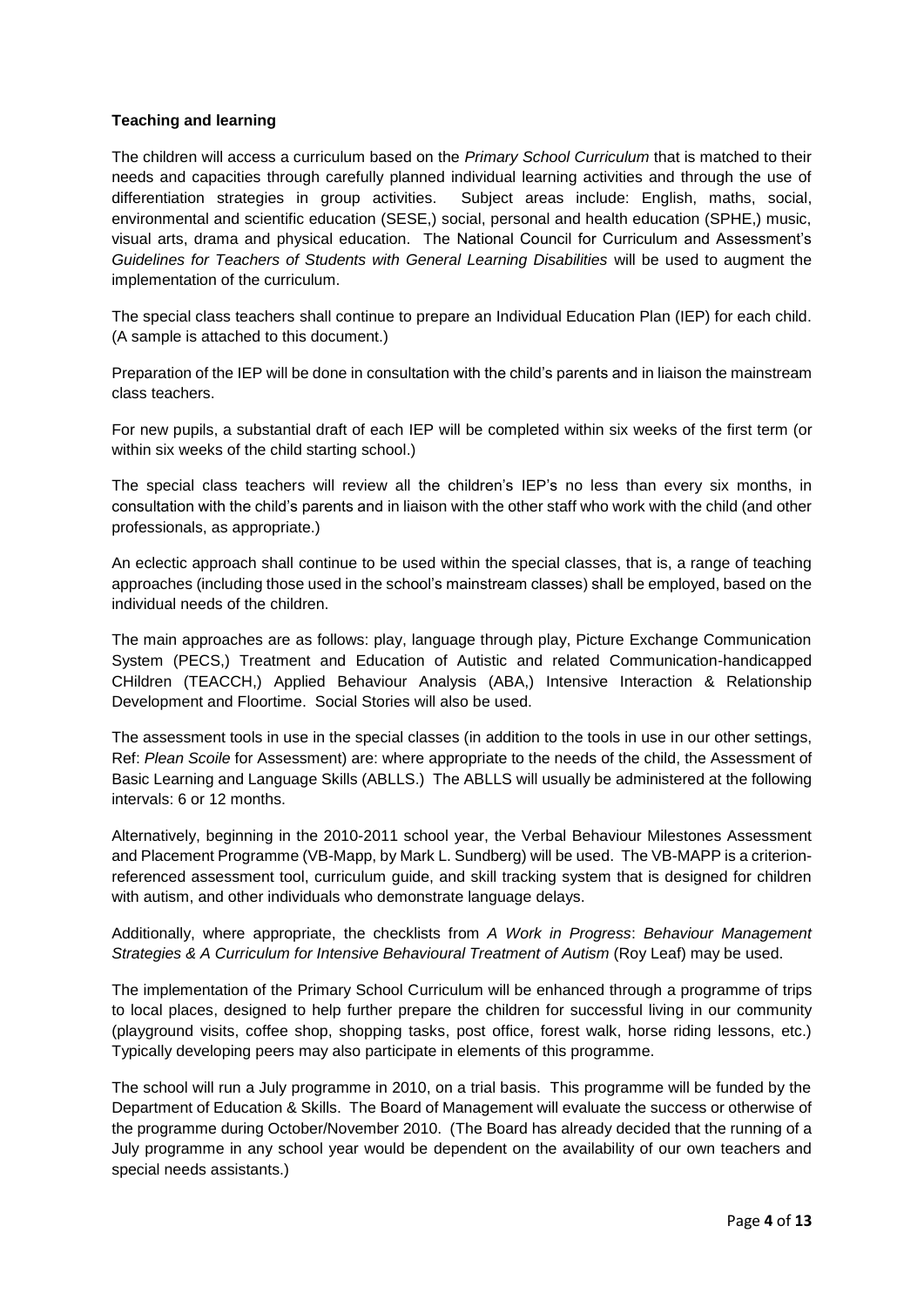#### **Staffing and continuing professional development**

The National Council for Special Education sanctions the employment of staff as follows: one registered teacher and two special needs assistants (SNA's) per six-pupil class.

Further SNA's may be applied for in certain circumstances, e.g. where a child has particularly significant care needs, which cannot be met by the class SNA's and may warrant the allocation of additional SNA support.

The school principal will progress applications for additional SNA's if he deems this to be necessary, in consultation with the child's parents.

In most cases, SNA's will not be assigned to individual children. They will be assigned to a classroom or to a group (or pair) of pupils. The SNA's will work across different pupils so that the children learn to accept change and learn to generalise behaviour. While this may result in some short-term disruption (in terms of absolute consistency,) it will be of benefit to the children in the longer term.

The special class teachers and SNA's have experience of, or an interest in, working with children with Autism.

The Board will continue to support the accessing of Continuing Professional Development by staff. In general, relevant specialist training is accessed via the Special Education Support Service.

Continuing Professional Development (CPD) accessed by teachers 2008-2010: Studio 3 Behaviour Management & Physical Intervention (whole-staff summer course, July 2008,) An Introduction to Autism Spectrum Disorders (whole-staff in-school seminar, autumn 2008,) ABBLS assessment, Individual Planning for Pupils with ASD's, TEACCH 5 day course, Sensory Motor in Relation to ASD's.

CPD accessed by SNA's 2008-2010: Studio 3 Behaviour Management & Physical Intervention (wholestaff summer course, July 2008,) An Introduction to Autism Spectrum Disorders (whole-staff in-school seminar, autumn 2008,) SESS residential course for SNA's, (spring 2009.)

Some disruption to the workings of the special classes can be expected when the special class teachers and/or the special needs assistants access training courses. Parents will be given as much notice as possible in these cases.

#### **Multidisciplinary support**

The National Educational Psychological Service (NEPS) provides educational psychology support to the school. This can include support re: the learning, behaviour, social and/or emotional development of individual children, through consultation and assessment.

No Health Service Executive (HSE) therapies are provided at the school (such as Occupational Therapy and Speech/Language Therapy.) However, where a child accesses such supports in a local clinic or health centre those professionals will liaise with the special class teachers and/or visit the school from time to time.

The principal will again apply to the HSE to provide the children's speech and language therapy sessions within the school setting. However, a previous such request (2008) was not successful.

*Update regarding HSE support: The special classes are sometimes supported by a Speech/Language Therapist. An occupational therapist supports individual pupils, and occasionally delivers some therapy sessions at the school. (More usually, where a child accesses such supports in a local clinic or health centre those professionals liaise with the special class teachers and/or visit the school from time to time.)*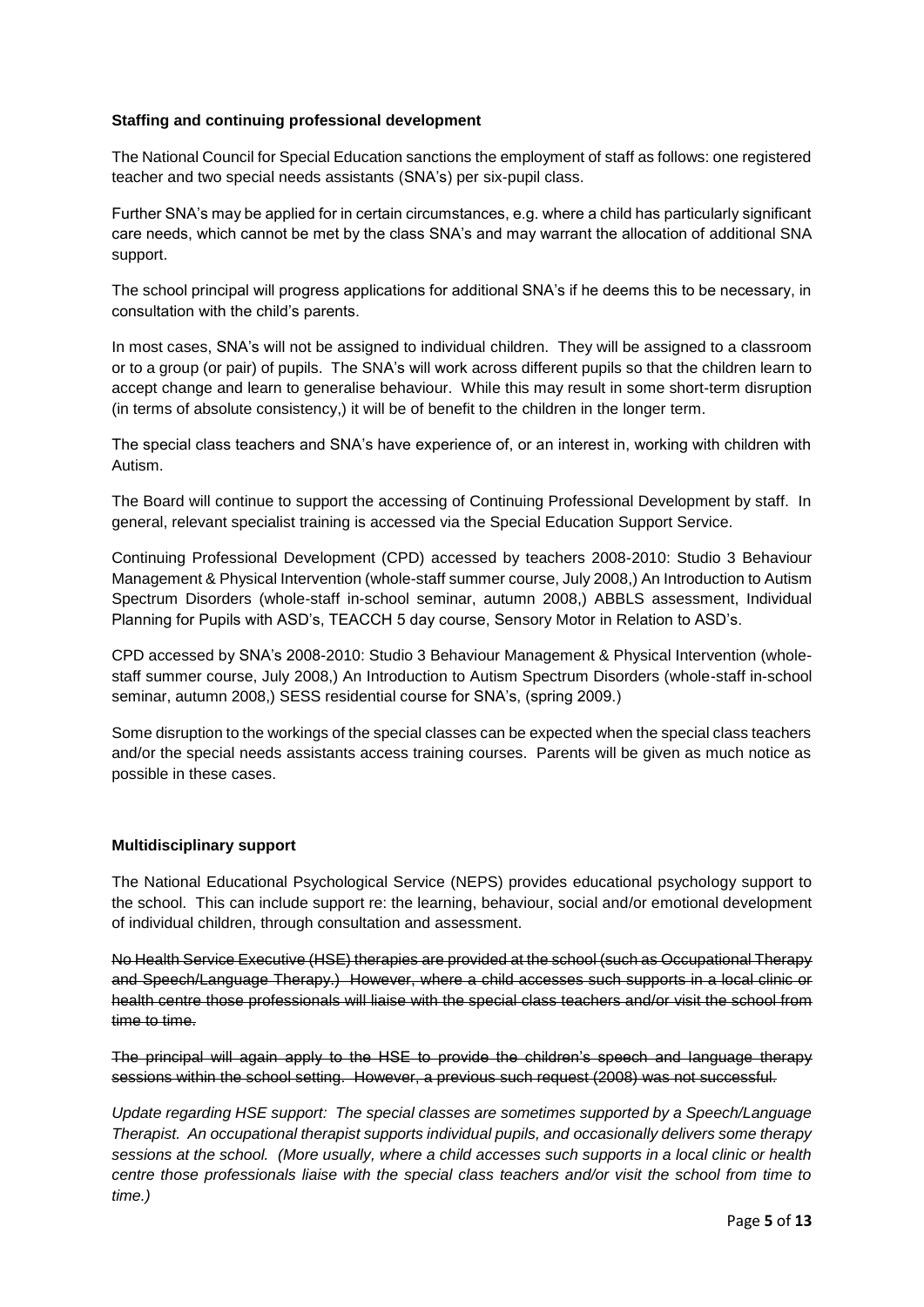### **Equipment and materials**

The Board of Management will continue to finance the purchase of necessary equipment and materials, as funds allow.

The principal will continue to liaise with the senior occupational therapist with regard to the identification of suitable equipment for the special classes and arrange for the purchase same, as funds allow.

Where the occupational therapist or speech/language therapist makes recommendations regarding specialist equipment for individual children the principal will apply for grant aid from the Department of Education & Skills or the National Council for Special Education. Generally, the school can only arrange for the purchase of such equipment if the grant application is successful.

#### **Code of behaviour**

The school's existing Code of Behaviour applies to all school settings and activities, including the workings of the special classes.

The issue of physical behaviour/physical aggression could become more pertinent as the children grow older.

Parents should note that this school will not employ any regular 'restraint' or 'secure-unit' type model for older (or physically strong) pupils i.e. if the school felt that we could do no more for any child in this regard we would engage with parents about possible alternative placements.

### **Key roles and responsibilities**

*The responsibilities of the special class teacher include:*

- Being the main point of contact for the child's parents
- Involving parents in the educational process (e.g. Individual Education Plans (IEP's.) homeschool journals, participation in some classroom/school activities, etc.)
- Preparing a new pupil's IEP within 6 weeks of the first term of the school year, in consultation with parents & in liaison with other staff working with the child
- Initiating a review of that IEP within 6 months (usually during Term 2)
- Planning and implementing educational provision for the children enrolled in the special class. Ensuring breadth and balance (SESE, arts, SPHE, etc. as well as language & maths, etc.) Using long- and short-term planning to enable progression over time.
- Coordinating the supporting work of the special needs assistants on an ongoing basis
- Working with the mainstream class teacher to identify regular opportunities for integration
- Working with the mainstream class teacher to identify and implement accommodations that the child with autism may need to be successful in the mainstream classroom

### *The responsibilities of the mainstream class teacher include:*

- Working with the special class teacher to identify regular opportunities for integration, (e.g. regular/timetabled activities or lessons; once-off class or school activities, etc.)
- Working with the special class teacher (and special needs assistants) to implement accommodations that the child with autism may need to be successful in the mainstream classroom, (e.g. controlling teaching vocabulary, using additional visual supports, modifying behavioural programmes, co-teaching scenarios, etc.)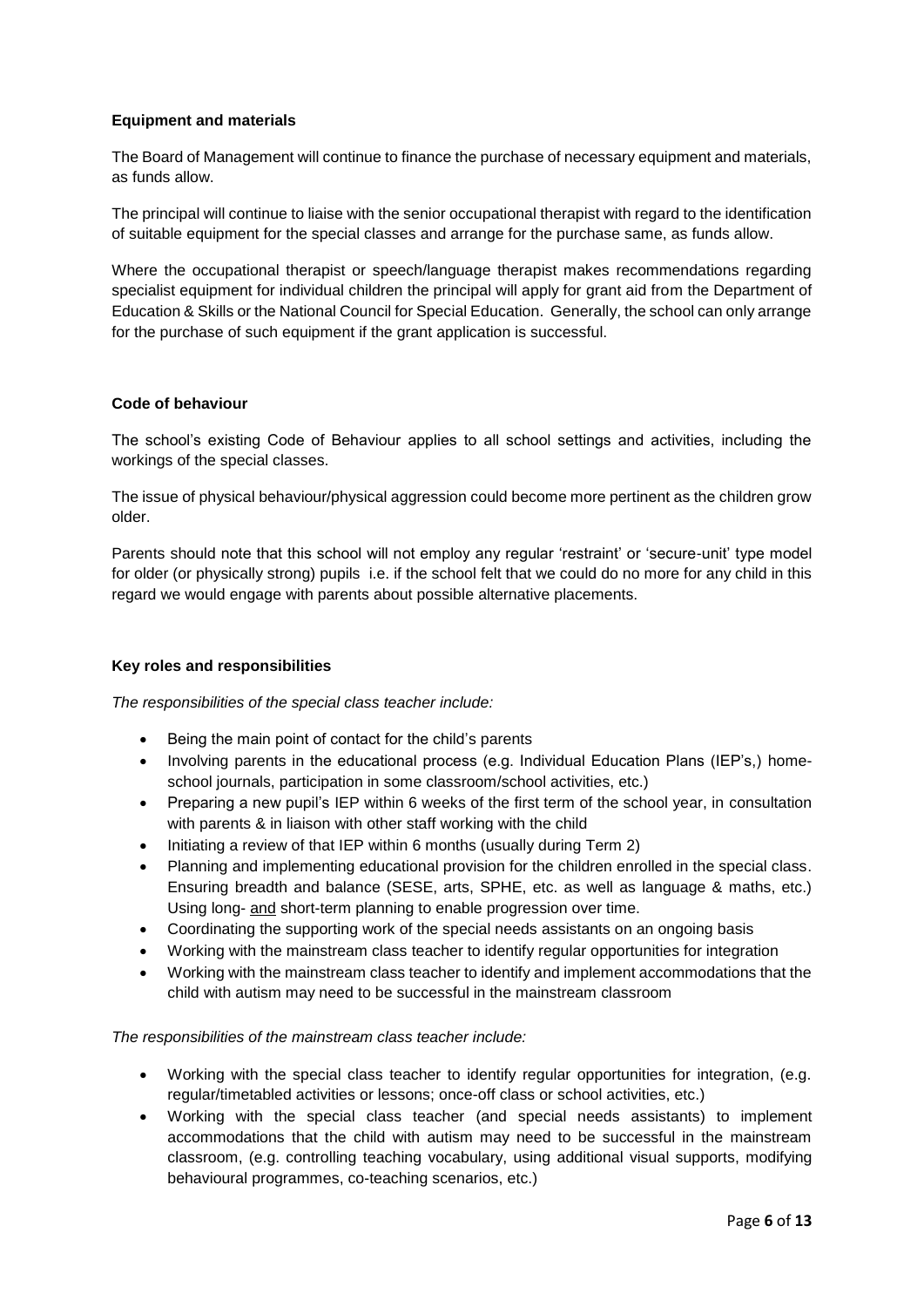*The duties of the special needs assistants include (as assigned by the school principal or another teacher as determined by the principal :)*

- Assisting with the care/safety/supervision needs of the children in the classrooms and around the school, on the playground and on school trips
- Assisting with behavioural management programmes
- Guiding the child through tasks and activities designed by the special class teacher or the mainstream class teacher
- Data collection/reporting on progress, as determined by the special class teacher
- Providing special assistance to the children, as necessary (e.g. using computers and other equipment, help with written tasks, etc.)
- Preparing materials/resources for the children, under the guidance of the special class teacher or the mainstream class teacher

*The responsibilities of the assistant principal (or another post-holder, as available) include:* 

- Convening (and in some cases chairing) meetings as follows:
- September: convene the first meeting of the special class teacher and the mainstream class teacher
- October: presentation of child's IEP (substantial draft.) Participants: special class teacher, parents, assistant principal. Arrange for mainstream class teacher and special needs assistant to attend part of this meeting.
- April or May: formal review of progress. Participants: special class teacher and parents. Arrange for assistant principal, mainstream class teacher and SNA to attend part of this meeting.
- Please note that the above meetings are in addition to the less formal contacts between all parties during the school year.

### *The responsibilities of the principal include:*

 Making prompt and reasonable judgements on the unresolved matters that may arise from time to time, using the 'children of the school' model: i.e. 'the school is a collective organisation that strives to address the individual needs of every child. However, any school must balance these needs with the general interests of all the children.'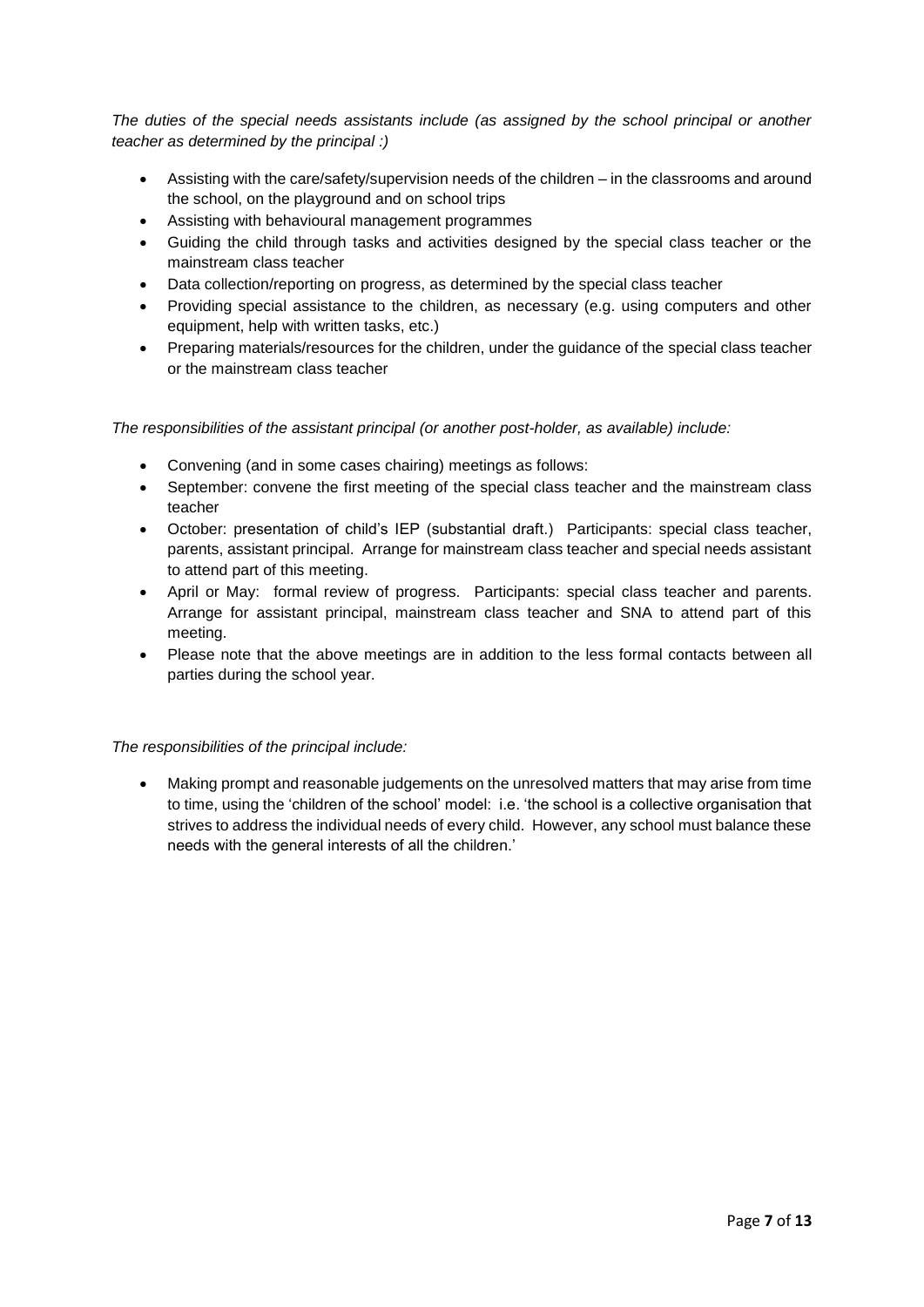## **Addendum: Special Pre-School Class for Children with Autism, June 2013**

In spring 2013 the school's Board of Management agreed to a request from the National Council for Special Education to open a special pre-school class for children with autism. The Board's decision followed an examination of new & existing autism services in the north-Wexford area and consultations with school staff.

The pre-school class will open at the beginning of the 2013-2014 school year, (29<sup>th</sup> August 2013.)

Similar to our existing special classes for school-age children, the pre-school class will have 6 pupil places and will be staffed by one qualified primary school teacher and two special needs assistants. **A child can take up a place in the pre-school class on/after his/her third birthday. The upper age for inclusion in this class is five.** (A child cannot be six during the school year.) Children must have a diagnosis of autism, along with a recommendation for special pre-school placement (because their needs cannot be met in a mainstream pre-school environment.) Places will be allocated on a 'firstcome-first-served' basis.

**Admission to our special pre-school class does not imply that the child will later enter the mainstream classes or school-age special classes at Gorey Educate Together.** The aim of the pre-school intervention is to help prepare the child for entry to his/her local mainstream school. (Parents interested in enrolling children in the mainstream classes or school-age special classes at Gorey Educate Together must adhere to the school's existing Enrolment Policy.)

**Teaching and Learning:** Please see page 4 of this document. The TEACCH pre-school curriculum (with PEP3 assessment tool,) along with *Aistear* (The Early Childhood Curriculum Framework) may also be used as resources in the special pre-school class.

**Integration & Inclusion:** See page 3. Unlike our existing special classes for school-age children, pupils attending the pre-school will not be paired with our mainstream classes.

**Multi-disciplinary support:** See page 5. The National Educational Psychology Service (NEPS) does not provide educational psychology support to pre-school children. At this stage, the level of Health Service Executive (HSE) support for the new pre-school class remains unclear.

# **Addendum: Special Pre-School Class for Children with Autism, January 2019** (See updated school Enrolment Policy.)

Since September 2017, the school has temporarily offered three special classes for 4-12 year olds only; no pre-school class. We are cooperating with the National Council for Special Education and other north-Wexford primary schools in ensuring that all 4-12 year olds who need special class school places are provided for. We hope to be able to return to a pre-school offering at some point in the future.

## **Addendum: Continuing Professional Development (CPD) accessed by staff 2010-2019 included:** Special Education Support Service (SESS/NCSE) 1- and 2-day seminars (see below,) Middletown Centre for Autism summer course at Gorey Educate Together (2015), other Middletown Centre for Autism seminars, Lamh and PECS training, MAPA (challenging

P. C: Accessing the Curriculum, Autism and Co-occurring needs, Lamh, Social Stories, DIR Floortime, PEP3, TEACCH (2-day), Intensive Interaction, RSE.

M. I: Understanding Autism, Lamh, TEACCH (2-day.)

behaviour) training (August 2018.)

D. O: Understanding Autism, Lamh, TEACCH (2-day.)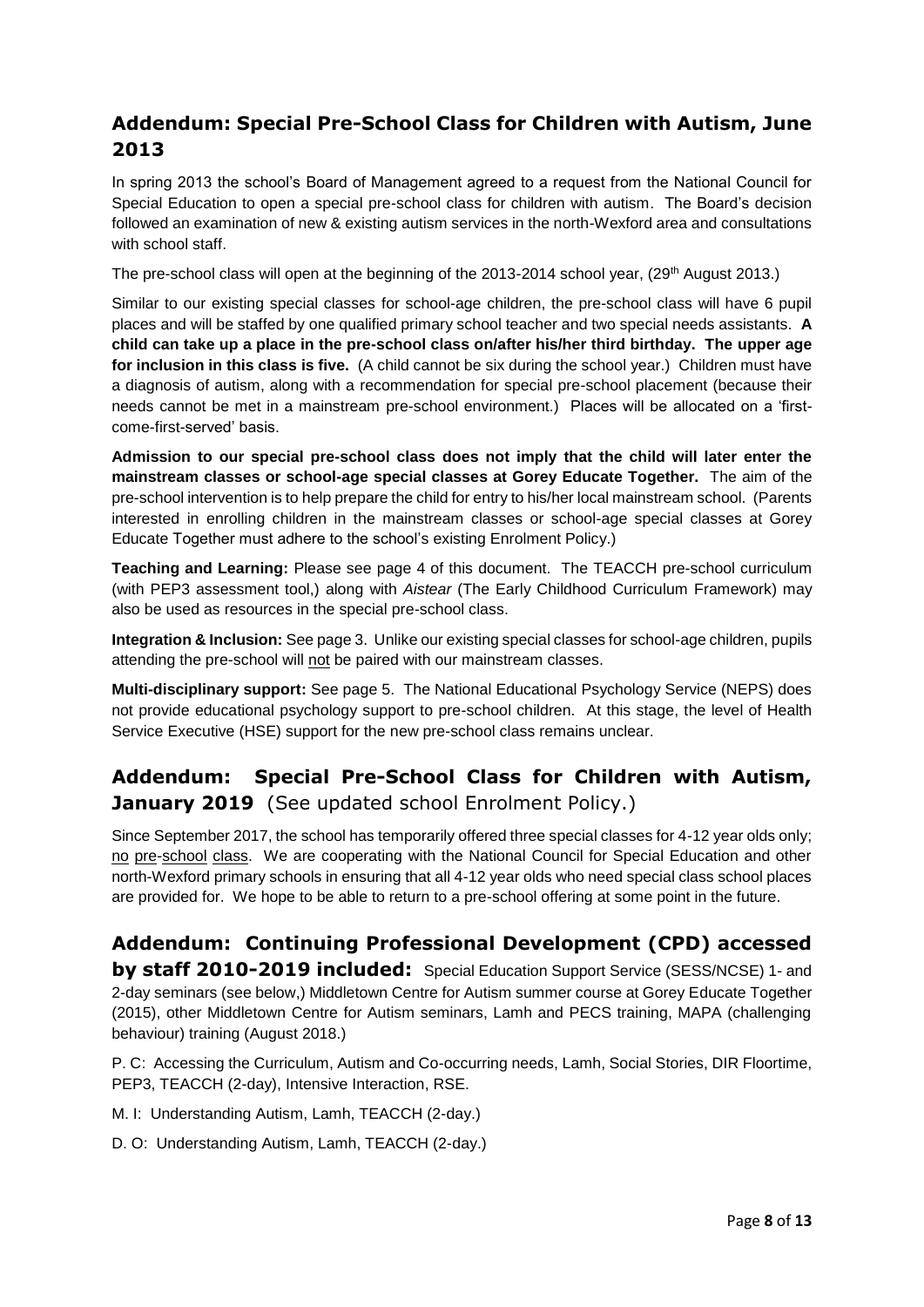# **Addendum: Special Classes Assessment Strategies, October 2018, November 2019**

| <b>Assessment Tool/Strategy</b>                                  | Curricular Area                       |
|------------------------------------------------------------------|---------------------------------------|
| VB - MAPP (Available at the school, but<br>currently not in use) | Language/ Communication               |
| New Portage (Non Standardised)                                   | <b>Varied Curricular Areas</b>        |
| (Developmental age: birth to 6 years.)                           |                                       |
| PEP 3 (Standardised)                                             | Skill areas (Autism Specific)         |
| TEACCH (Varied assessment tools.)                                | <b>Varied Curricular Areas</b>        |
| (Checklists to aid planning and assessment.)                     |                                       |
| ABA (informal assessment throughout)                             | <b>Behaviour</b>                      |
| ABBLLS (Currently not in use)                                    | Language and Learning Skills          |
| MICRA-T (Where appropriate)                                      | English                               |
| SIGMA-T (Where appropriate)                                      | Maths                                 |
| MIST (Where appropriate)                                         | Literacy                              |
| BIAP (Where appropriate)                                         | <b>Varied Curricular Content</b>      |
| Teacher/SNA observations/notes                                   | <b>Varied Curricular Content</b>      |
| Drumcondra Primary Reading and Maths Tests                       | (Online version, from May/June 2020.) |

# **Addendum: Special Classes Curriculum Overview, October 2018, November 2019**

| Area                   | <b>Main Programmes</b>                                                                                                                                                                                                                                                                                                                                                                                            |
|------------------------|-------------------------------------------------------------------------------------------------------------------------------------------------------------------------------------------------------------------------------------------------------------------------------------------------------------------------------------------------------------------------------------------------------------------|
| Language/Communication | • Jolly Phonics,<br>Just Phonics, plus other mainstream<br>$\bullet$<br>literacy programmes (Over the<br>Moon [Gill Education])<br>$\bullet$ PECS,<br>Lámh,<br><b>Colourful Semantics,</b><br>Handwriting Without Tears,<br>Derbyshire Language<br>$\bullet$<br>Scheme(DLS),<br>• Other Speech & Language<br>Programmes,<br>• Primary Language Curriculum<br>(Special Educational Needs<br>Pathways & Milestones) |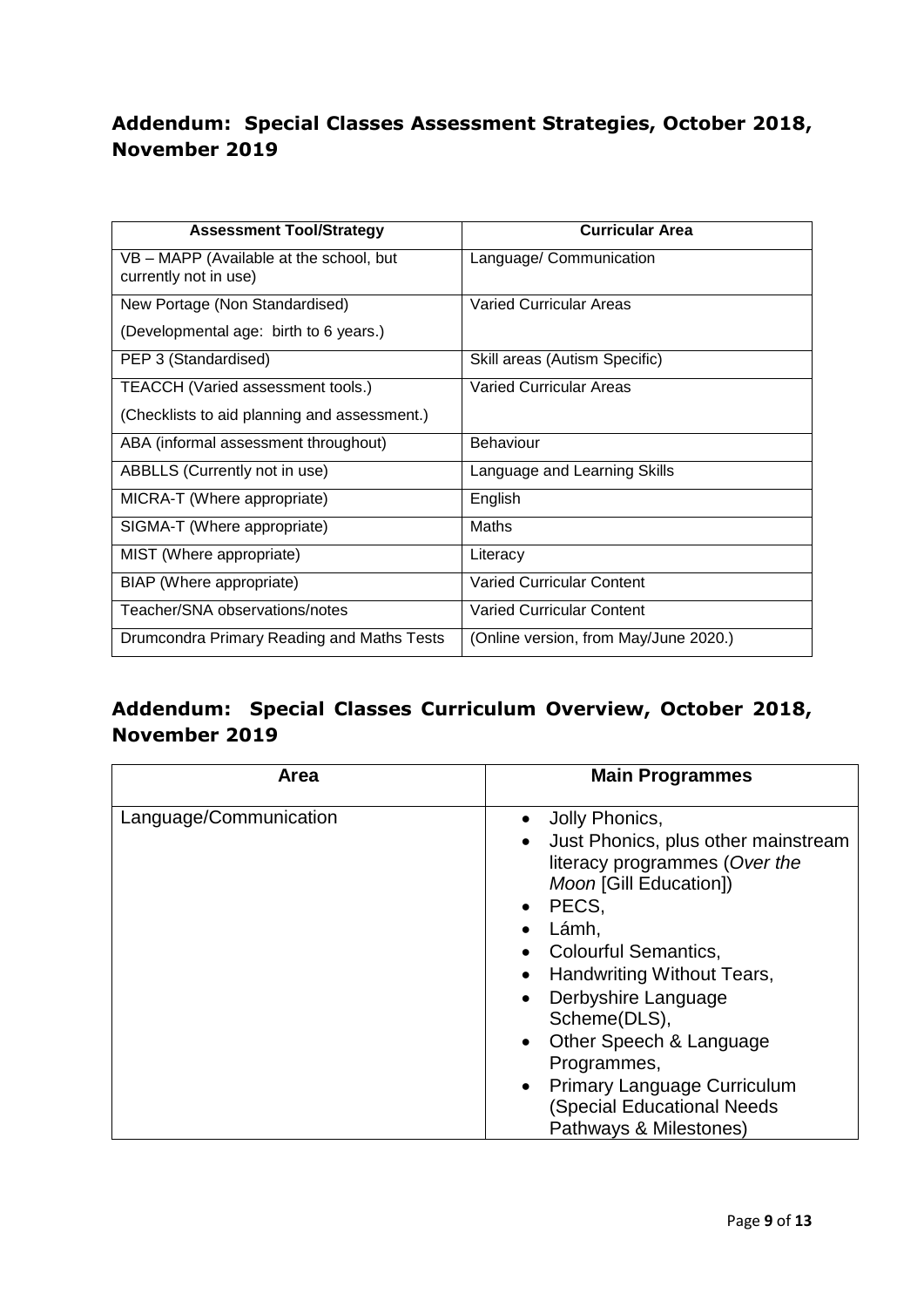| Numeracy                                | Numicon,<br>$\bullet$                   |
|-----------------------------------------|-----------------------------------------|
|                                         | iPad,                                   |
|                                         | Other ICT apps,                         |
|                                         | Ready Set Go maths,                     |
|                                         | Mainstream Maths programmes             |
| <b>SESE</b>                             | Integrated/Thematic Approaches through: |
|                                         | Circle Time,<br>$\bullet$               |
|                                         | Aistear,                                |
|                                         | Sensory play,                           |
|                                         | Gardening,<br>$\bullet$                 |
|                                         | Cookery and other activities.           |
| Arts                                    | Integrated/Thematic Approaches through: |
|                                         | • Visual Art,                           |
|                                         | Music (in-class as well as visiting     |
|                                         | teacher),                               |
|                                         | Aistear,                                |
| PE (Fine Motor activities & Gross Motor | <b>Activity Room</b><br>$\bullet$       |
| activities)                             | OT Programmes                           |
|                                         | Dance<br>$\bullet$                      |
|                                         | <b>Primary Movement</b><br>$\bullet$    |
|                                         | 'Cosmic Kids Yoga'<br>$\bullet$         |
|                                         | 'Go Noodle'                             |
|                                         | <b>Fundamental Movement Skills</b>      |
|                                         | 'Smart Moves'                           |
|                                         | 'Busy Breaks'                           |
| <b>SPHE</b>                             | Integrated approaches through:          |
|                                         | <b>Functional Life Skills</b>           |
|                                         | Self-Care<br>$\bullet$                  |
|                                         | Cookery<br>$\bullet$                    |
|                                         | Social Stories/Skills Programmes        |
|                                         | 'Carol Grey and Jed Baker'              |
| Learn Together                          | Integrated approaches through:          |
|                                         | Circle time                             |
|                                         | <b>Music</b>                            |
|                                         | Art                                     |
|                                         | Meditation, Mindfulness, Yoga,          |
|                                         | Multi-Sensory Room                      |
| Other                                   | Aistear<br>$\bullet$                    |
|                                         | 'Bucket Time,' (Attention Autism)       |
|                                         | Trips into the community/local          |
|                                         | environment (thematic approach)         |
|                                         |                                         |
|                                         |                                         |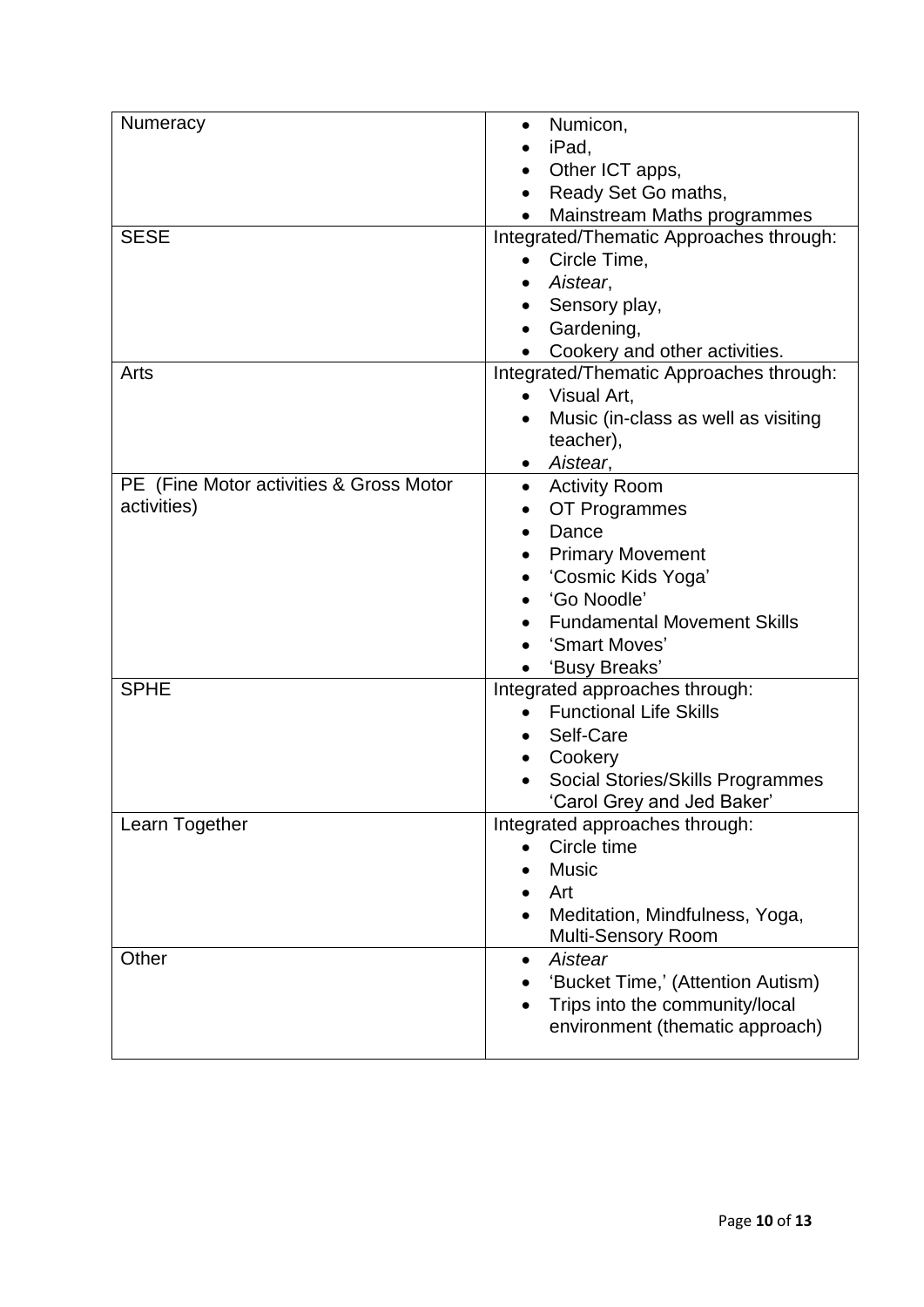## **Addendum: Special Classes Integrated/Thematic Approaches to Learning (Overview, updated November 2019)**

| Term:                 | Theme:                                                                                                                                                                                                                                                                                     |
|-----------------------|--------------------------------------------------------------------------------------------------------------------------------------------------------------------------------------------------------------------------------------------------------------------------------------------|
|                       | (Themes included in the Over the Moon English Language<br>Programme [Gill Education] are highlighted in green.)                                                                                                                                                                            |
| 1 (September/October) | School/back to school<br>Autumn<br>Festivals(including Halloween, harvest)<br>The farm<br>The Gruffalo<br>We're going on a bear hunt                                                                                                                                                       |
| 2 (November/December) | Animals<br>People who help us (doctor, Cafe)<br><b>Transport</b><br>Family<br>Fairy tales (specific tale as a theme)<br>Festivals (including Hanukah, Diwali, Christmas, Winter)                                                                                                           |
| 3 (January/February)  | Winter<br>Pets (incl. animals/The Vet)<br>Country Topic(specific to each class)<br><b>Dinosaurs</b><br>Sport<br>Space<br><b>Food</b><br>Festivals (New Year, Chinese New Year, St. Brigid's<br>day)                                                                                        |
| 4 (March/April)       | Festivals (St Patrick's Day, Easter, Holi, Passover)<br><b>Spring</b><br><b>Fairy Tales</b> (Jack & the Beanstalk, Garden Centre)<br>Sport<br>Jungle (or Zoo. Focus on native animals of particular<br>countries.)<br>Buildings/Local environment<br><b>Pirates</b><br>The world around us |
| 5 (May/June)          | Festivals (Ramadan, Wesak)<br>Summer/Holidays/Camping<br>Under the Sea/Ocean<br>To include Water Safety<br>Insects<br>The garden<br>Holidays (possibly including other countries/continents)                                                                                               |

**Spiral curriculum** is an approach to education that introduces key concepts to students at a young age and covers these concepts repeatedly, with increasing degrees of complexity, as appropriate.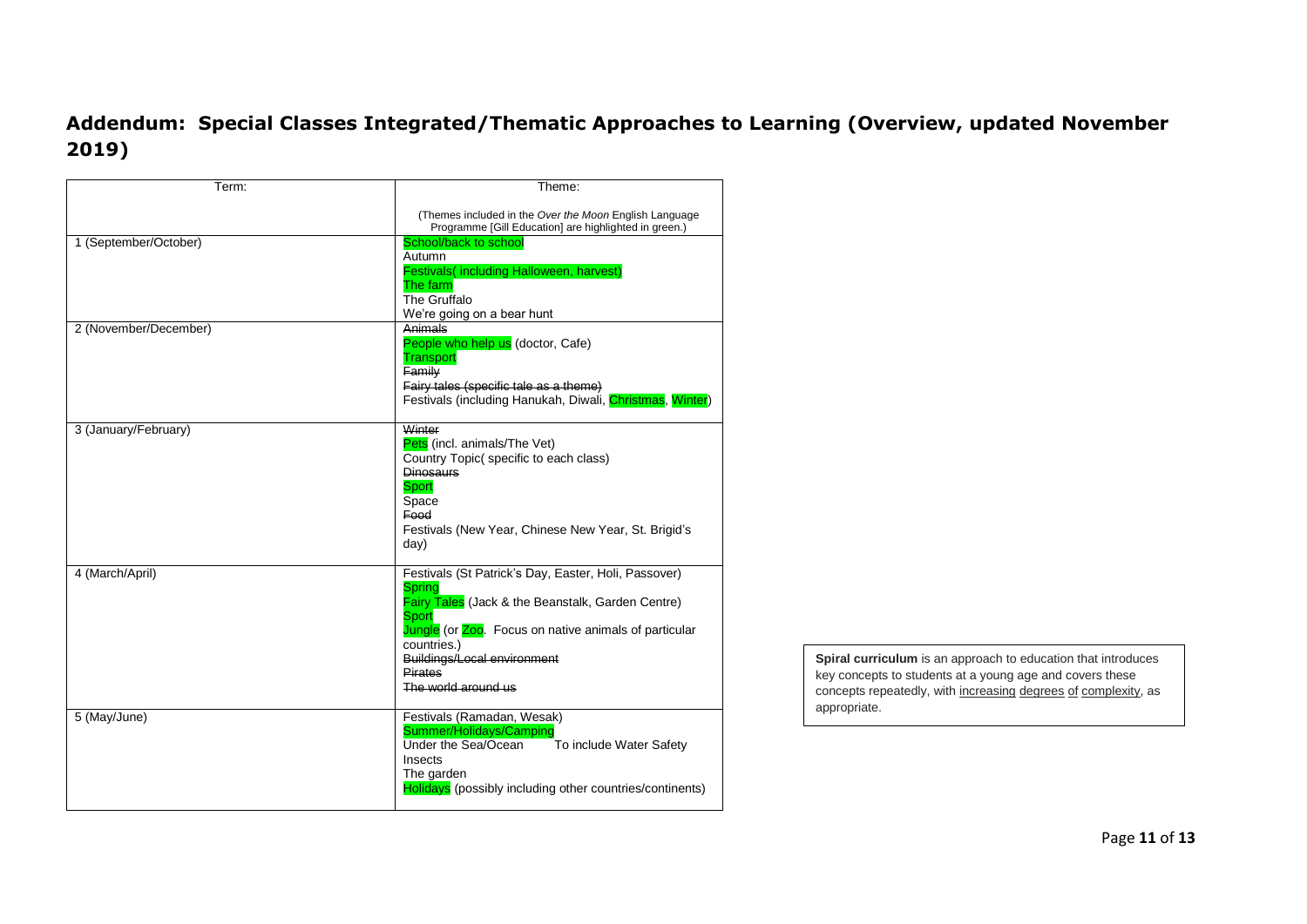This is not an exhaustive list. Some of the topics listed above can be used at different times of year and adapted accordingly, for example: The Farm, (covered in autumn with a Harvest focus, but covered in spring with a New-Life focus.)

### **Strategies/Methodologies**

- TEACCH
	- o Visual schedules, Visual sequences, Work systems, Colour coding the environment & resources, Routines
- ABA
	- o 'First and Then,' token economy systems
- 'Autistic Logistics' by Kate C Wilde

This list is not exhaustive and strategies/methodologies are subject to ongoing change/improvement.

----

The Rapid Prompting Method for non-verbal persons with autism will be examined by school staff during 2019-2020. (However, please note that training in this teaching method is not available through the Special Education Support Service, and limited research evidence on the effectiveness of this method appears to be available at present.)